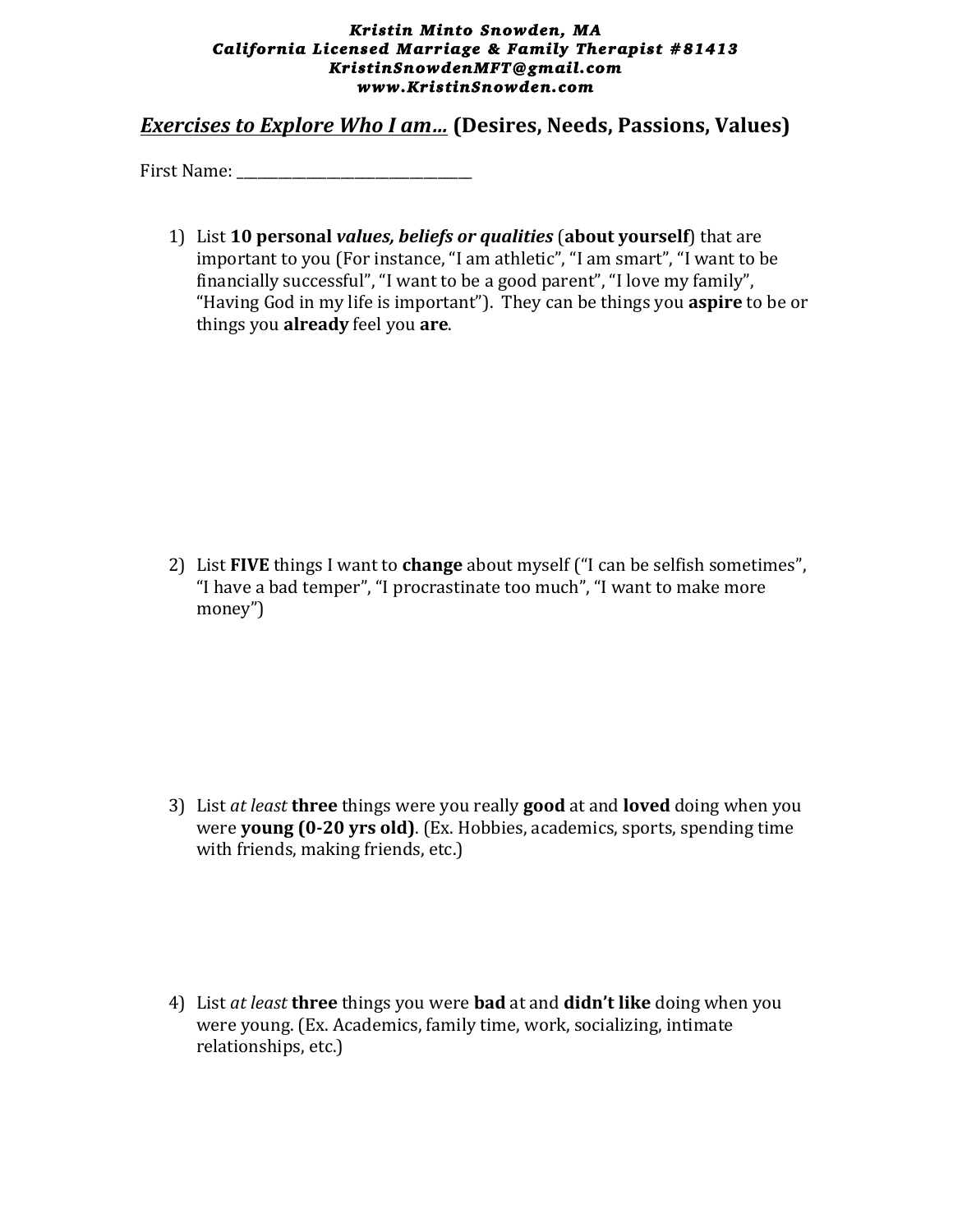- 5) How would a friend you knew when you were 12 years old describe you back then? (samples: funny, crazy, loud, fun-loving, smart, quiet, creative, athletic, responsible, etc.)
- 6) How would your **parents** have described you during your **teen years**?

7) How would a friend *who knows you right now* (today) describe you?

8) What are your THREE biggest goals you want to complete THIS YEAR? What are **THREE** more goals you'd like to complete in the next FIVE years? (They can be **personal, familial, professional, physical, mental, emotional, spiritual goals**)

9) List *up* to three **life dreams** that you want to fulfill before you die?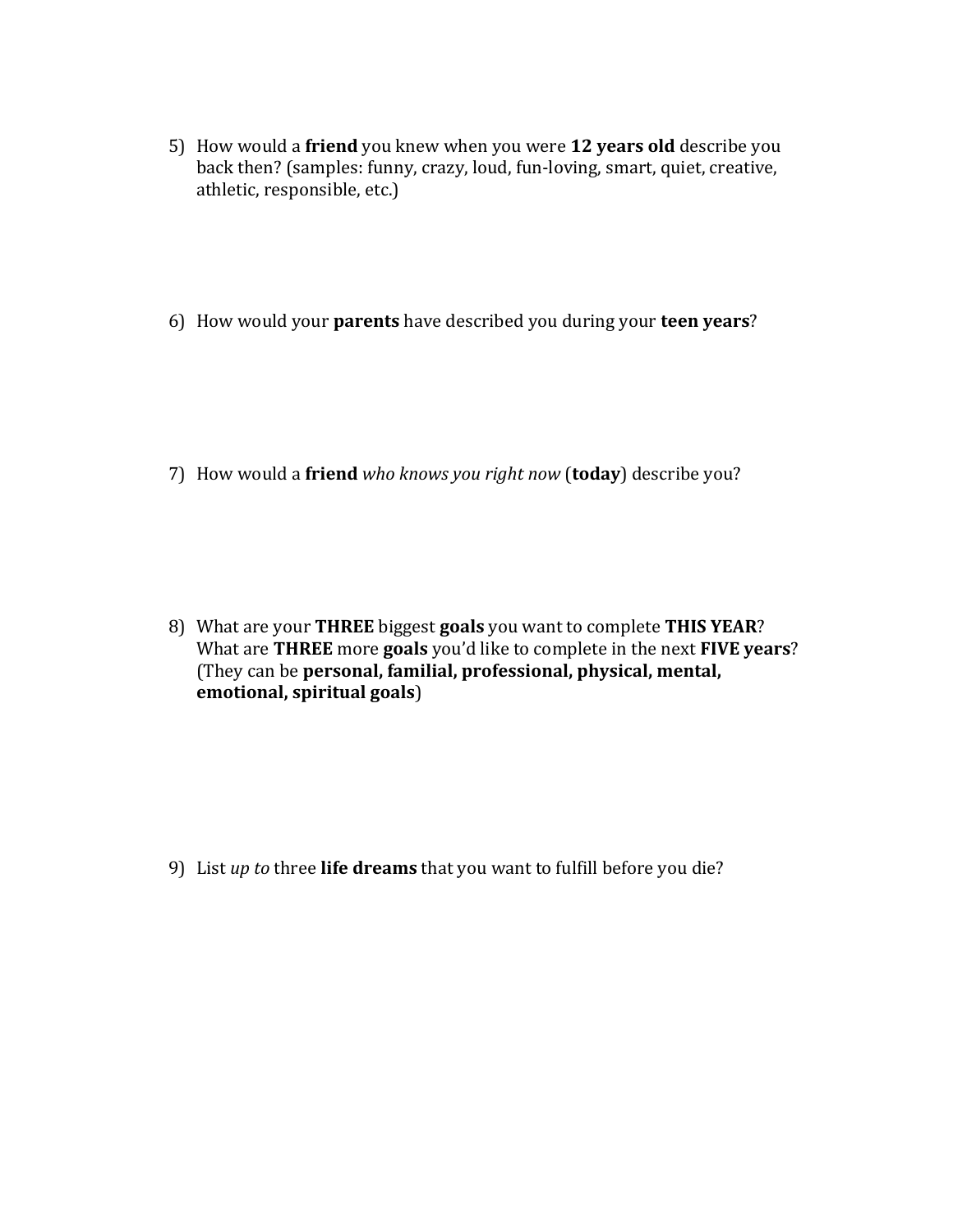## 10) What role, if any, does **religion/spirituality** play in your life?

| LIST YOUR FIVE BEST MEMORIES | EXPLAIN HOW YOU RESPONDED WHEN<br>THEY HAPPENED |
|------------------------------|-------------------------------------------------|
|                              |                                                 |
|                              |                                                 |
|                              |                                                 |
|                              |                                                 |
|                              |                                                 |
|                              |                                                 |

| LIST YOUR FIVE WORST MEMORIES | EXPLAIN HOW YOU RESPONDED WHEN<br>THEY HAPPENED |  |
|-------------------------------|-------------------------------------------------|--|
|                               |                                                 |  |
|                               |                                                 |  |
|                               |                                                 |  |
|                               |                                                 |  |
|                               |                                                 |  |
|                               |                                                 |  |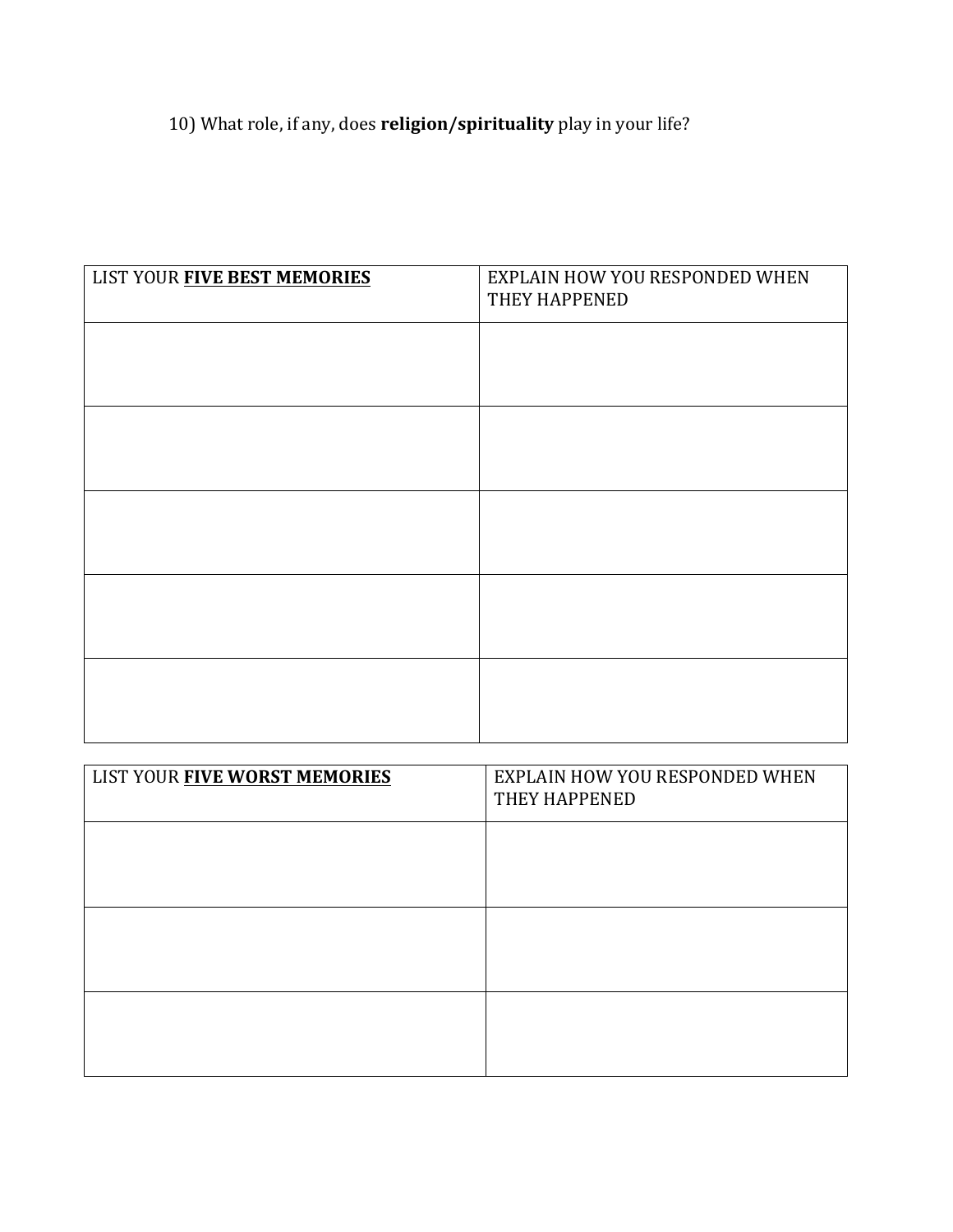| <b>Areas of My Life</b>                                                                 | The positive parts of<br>this person or area of<br>my life | The negative parts<br>of this person or<br>part of my life | What I would like to<br>see changed with this<br>part of my life |
|-----------------------------------------------------------------------------------------|------------------------------------------------------------|------------------------------------------------------------|------------------------------------------------------------------|
| <b>My Spouse</b>                                                                        |                                                            |                                                            |                                                                  |
| <b>My Children</b>                                                                      |                                                            |                                                            |                                                                  |
| <b>My Extended Family</b>                                                               |                                                            |                                                            |                                                                  |
| <b>My Job</b> (aspirations,<br>status quo, success,<br>frustrations, etc.)              |                                                            |                                                            |                                                                  |
| <b>My Social Life (close</b><br>friends,<br>acquaintances,<br>socializing)              |                                                            |                                                            |                                                                  |
| My Mental &<br><b>Emotional Health</b><br>(stress, happiness,<br>anger, thoughts, etc.) |                                                            |                                                            |                                                                  |
| <b>My Physical Self</b><br>(appearance, quality<br>of health, my<br>sexuality)          |                                                            |                                                            |                                                                  |